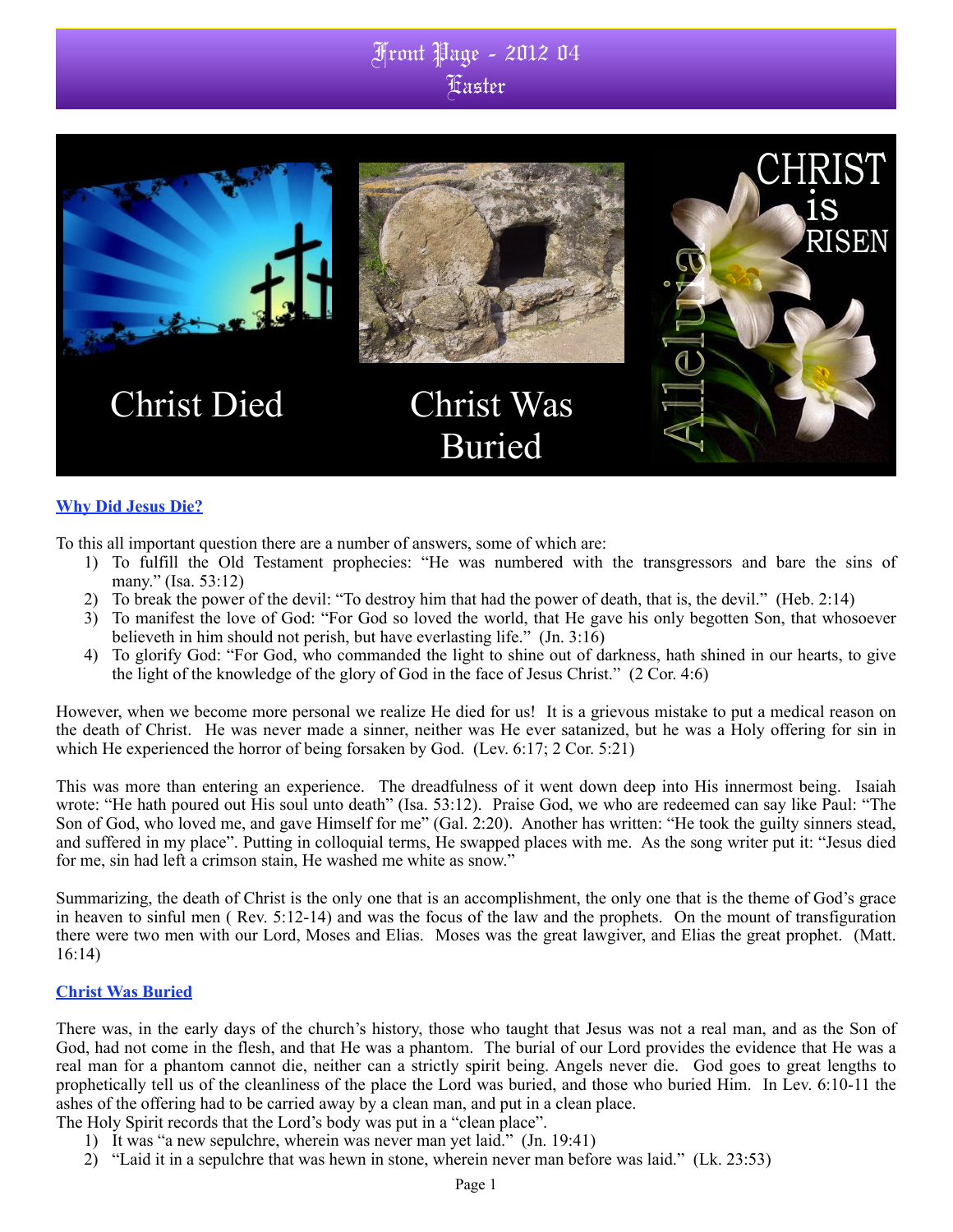### Front Page - 2012 04 Easter

3) Clean men buried Him. (Mk. 15:43; Lk. 23:50; Matt. 27:57-61)

When a baby was born, or an individual died, their body was washed. When it came to the Lord, we never read of His body being washed, either as a baby or His dead body. It is an indication of the purity of that body.

The duration of the burial is something there is a lot of debate about. Was the Lord crucified on a Wednesday, Thursday or Friday? The fact is that it is an incidental for, had it been important to know what day, the Lord would have told us. That which it emphasizes is His body was in the tomb three days and three nights, and He arose on Sunday morning.

We are inclined to judge the importance of a person by the number of mourners. Yet, the Lord had very few. There was Joseph of Arimathaea (Mk. 15:43); Nicodemus (Jn. 19:39); and the women stood afar off (Mk. 15:40); "They beheld" (Mk. 15:47), that is, they looked with steady and careful contemplation.

### **Christ Is Risen**

Oftentimes people speak and write about the empty tomb, and we know what they mean, but I thank God the tomb was not empty, for there were left in it the grave clothes. It was a vacated tomb, and the grave clothes showed He had risen. Christianity is the only religion the foundation of which is built on a vacated tomb. Christ the Lord is risen on high, Hallelujah! God raised Him from the dead by the "spirit of holiness" (Rom. 1:4). God provided salvation righteously, and raised Christ which was becoming to His holiness.

The death, burial and resurrection of Christ are indissolubly united in the scriptures. The crucified One to rise (Jn. 10:17), and the risen One lives forever as the crucified One (1 Cor. 2:2; Rev. 5:6)

Each was necessary for:

- 1) The unveiling of the purpose, power, and love of the Father: "Therefore doth my Father love me, because I lay down my life, that I might take it again" (Jn. 10:17).
- 2) The message of the gospel to be complete. (1 Cor. 15:3-4)
	- a) The proof of experience (vv. 1-2)
	- b) The proof from the scriptures (vv. 3-4)
	- c) The proof from witnesses (vv. 5-12)
- 3) The reconciliation of humanity: "For if, when we were enemies, we were reconciled to God by the death of his Son, much more, being reconciled, we shall be saved by his life". (Rom. 5:10)
- 4) The model and power of the believer: "For in that he died, he died unto sin once: but in that he liveth, he liveth unto God". (Rom 6:10)
- 5) The functioning of His Heavenly priesthood: "It is Christ that died, yea rather, that is risen again". (Rom. 8:34)
- 6) The unilateral Lordship of Christ: "For to this end Christ both died, and rose, and revived, that he might be Lord both of the dead and living". (Rom. 14:9)
- 7) The coming union of the church: "For if we believe that Jesus died and rose again . . . For the Lord himself shall descend from heaven with a shout." (1 Thess. 4:14-16)
- 8) The future prospect of those who die in the Lord: "Who died for us, that, whether we wake or sleep, we should live together with him." (1 Thess. 5:10)

*. . . Rowan Jennings*